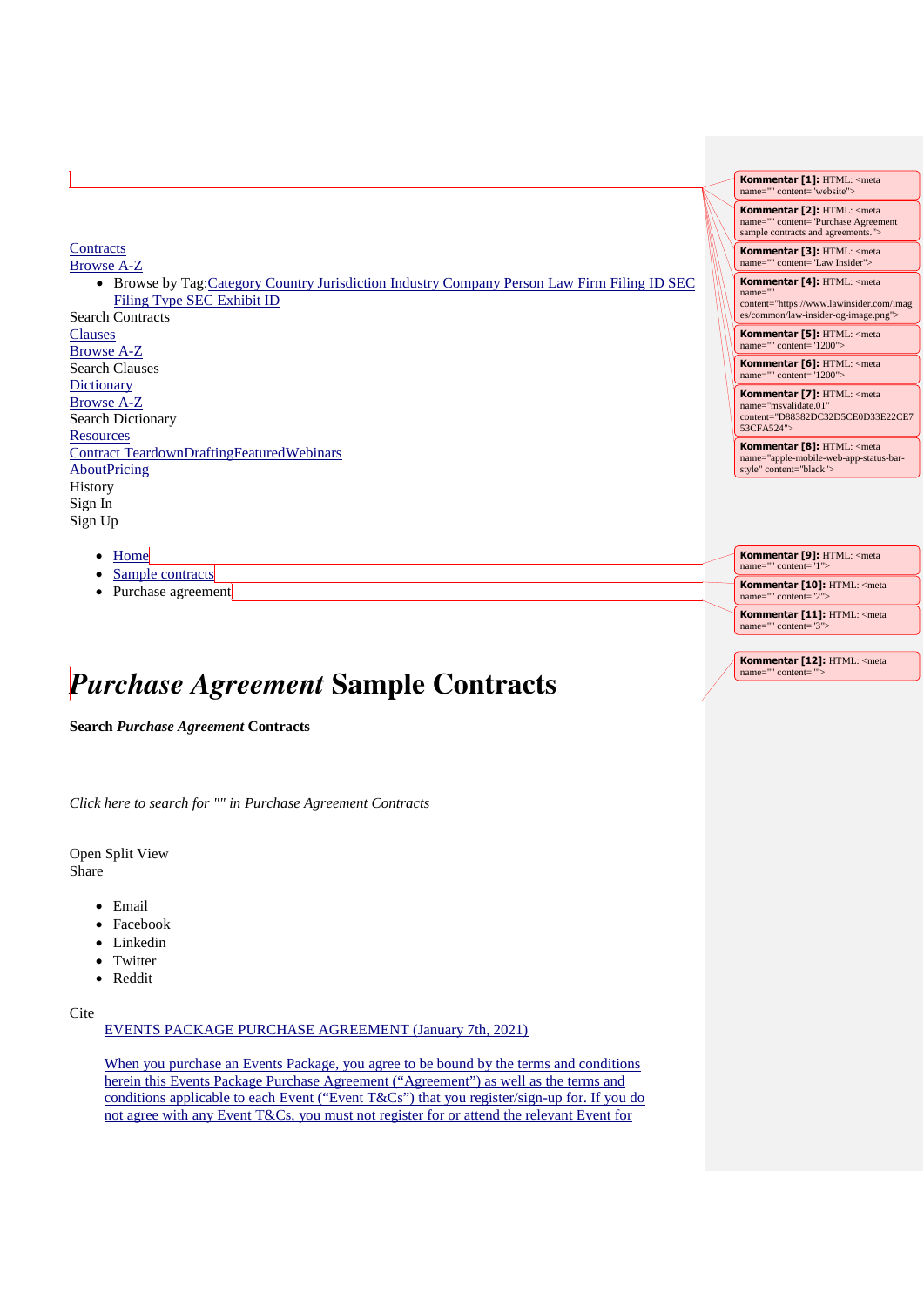which the Event T&Cs apply, failing which you are deemed to have fully accepted all the Event T&Cs.

#### Celyad Oncology SA – PURCHASE AGREEMENT (January 7th, 2021)

PURCHASE AGREEMENT (the "Agreement"), dated as of January 6, 2021, by and between CELYAD ONCOLOGY S.A., a public limited liability company ("naamloze vennootschap") organized and existing under the laws of the Kingdom of Belgium, having its registered office at rue Edouard Belin 2, 1435 Mont-Saint-Guibert, Belgium and registered with the Register of Legal Entities (LER Nivelles) under the enterprise number 0891.118.115 (the "Company"), and LINCOLN PARK CAPITAL FUND, LLC, an Illinois limited liability company (the "Investor").

Sales & Purchase Agreement for the supply of NITRILE Gloves from 21st of August 2020 (January 6th, 2021)

IRDLC coverage: 1 forwarder only on route – USD XXX (based on USD xxx per box) All BULK DELIVERIES by FORWARDER shall go to Los Angeles (approx. 18 days per

Equitrans Midstream Corp – EQM MIDSTREAM PARTNERS, LP \$800,000,000 4.50% Senior Notes due 2029 \$1,100,000,000 4.75% Senior Notes due 2031 Purchase Agreement (January 5th, 2021)

EQM Midstream Partners, LP, a Delaware limited partnership (the "Partnership"), proposes to issue and sell to the several initial purchasers listed in Schedule 1 hereto (the "Initial Purchasers"), for whom you are acting as representative (the "Representative"), \$800,000,000 principal amount of its 4.50% Senior Notes due 2029 (the "2029 Notes") and \$1,100,000,000 principal amount of its 4.75% Senior Notes due 2031 (the "2031 Notes" and, together with the 2029 Notes, the "Securities"). The Securities will be issued pursuant to an Indenture to be dated as of January 8, 2021 (the "Indenture"), between the Partnership and The Bank of New York Mellon Trust Company, N.A., as trustee (the "Trustee").

Sample Cpa Firm Purchase Agreement (January 5th, 2021)

agreement for sale and purchase of an accountancy practice. agreement for financial and accounting consultation services. maximize client retention in cpa or accounting practice. accounting contract make your accounting agreement. accounting amp nda agreements chron com. frequently asked

Galaxy Next Generation, Inc. – PURCHASE AGREEMENT (January 5th, 2021)

THIS PURCHASE AGREEMENT (the "Agreement"), dated as of December 29, 2020, by and between GALAXY NEXT GENERATION, INC., a Nevada corporation (the "Company"), and TYSADCO PARTNERS, LLC, a Delaware limited liability company (the "Investor").

Hennessy Capital Investment Corp. V – PRIVATE PLACEMENT WARRANTS PURCHASE AGREEMENT (January 5th, 2021)

THIS PRIVATE PLACEMENT WARRANTS PURCHASE AGREEMENT, dated as of \_\_\_\_\_\_\_\_, 2021 (this "Agreement"), is entered into by and between Hennessy Capital Investment Corp. V, a Delaware corporation (the "Company"), and Hennessy Capital Partners V LLC, a Delaware limited liability company (the "Purchaser").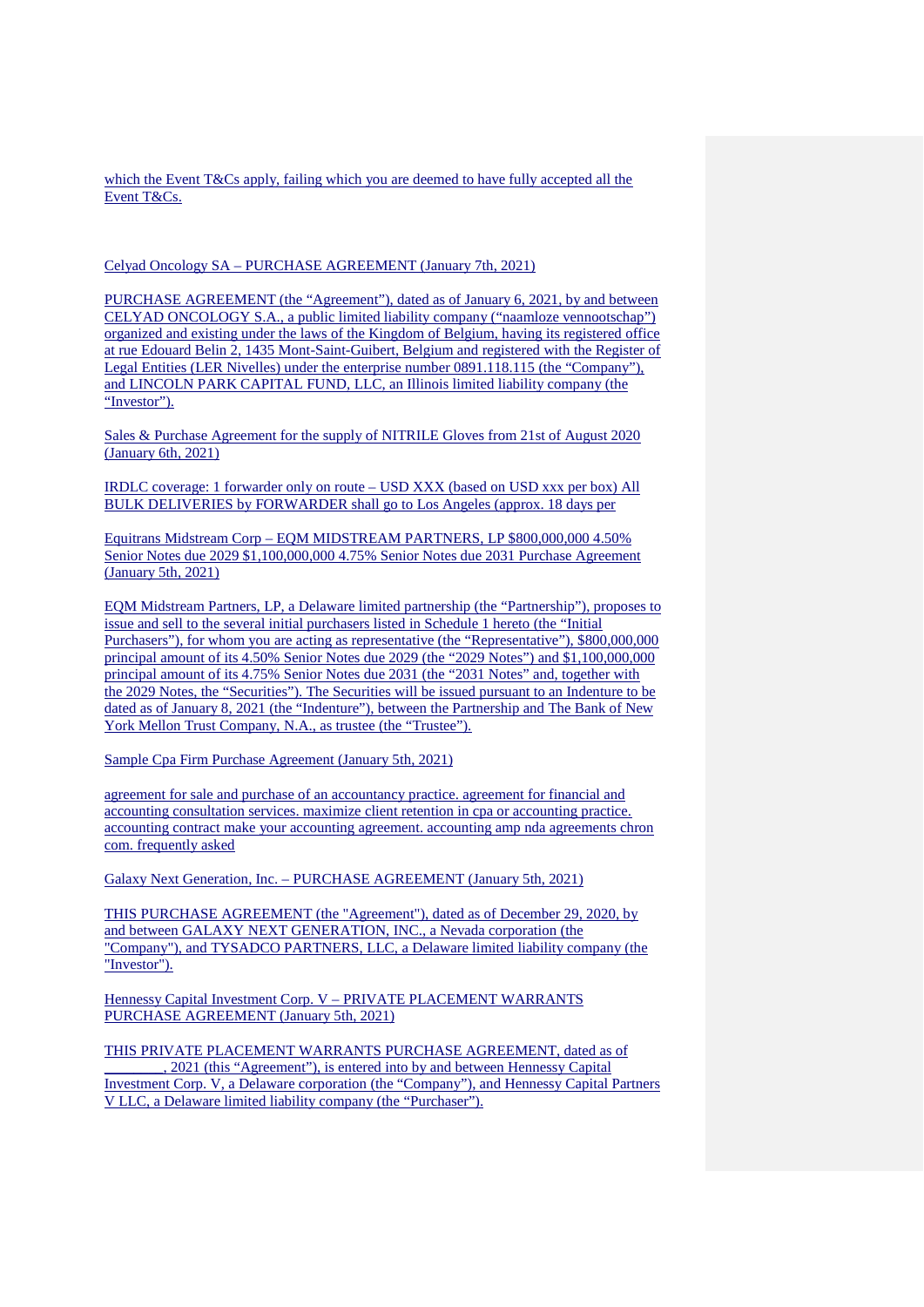RSE Archive, LLC – Purchase Agreement (December 31st, 2020)

This purchase agreement (this "Agreement") is made between RSE Archive, LLC, a Delaware series limited liability company (including any of its designees, "Purchaser", "we" or "us"), and Jeremy O'Connor, LLC ("Seller" or "you") with regard to the asset described below (the "Asset").

Basic Purchase Agreement No. BPA 'XXX" By and Between PRECISION MACHINE WORKS ("Buyer") And (Supplier's Company Name) ("Seller") (December 24th, 2020)

This BASIC PURCHASE AGREEMENT ("BPA" or this "Agreement"), entered into and made effective as of the Effective Date, sets forth certain agreements by and between Precision Machine Works, a Washington corporation, (hereinafter "PMW" or "Buyer"), having its office and principal place of business at Tacoma, Washington, and (insert company name), a (insert location), (hereinafter "insert company name" or "Seller") either or both of which may also hereinafter be referred to as the "Party" or "Parties" to this Agreement.

Sonim Technologies Inc – SONIM FRAME PURCHASE AGREEMENT (December 23rd, 2020)

The Parties set forth below have made and entered into this Frame Purchase Agreement effective as of DECEMBER 18, 2020 (the "Effective Date").

AUCTION PURCHASE AGREEMENT (December 23rd, 2020)

Monument Circle Acquisition Corp. – FORM OF PRIVATE PLACEMENT WARRANTS PURCHASE AGREEMENT (December 23rd, 2020)

THIS PRIVATE PLACEMENT WARRANTS PURCHASE AGREEMENT, dated as of [  $\Box$ ], 2021 (this "Agreement"), is entered into by and between Monument Circle Acqusition Corp., a Delaware corporation (the "Company"), and Monument Circle Sponsor LLC, a Delaware limited liability company (the "Purchaser").

PURCHASE AGREEMENT (December 22nd, 2020)

This Purchase Agreement (hereinafter referred to as "Agreement") is entered into by and between INSERT VENDOR NAME, a INSERT STATE corporation having its principal place of business at INSERT VENDOR ADDRESS (hereinafter referred to as "Seller"), and Mississippi Department of Information Technology Services having its principal place of business at 301 North Lamar Street, Suite 508, Jackson, Mississippi 39201 (hereinafter referred to as "ITS"), as contracting agent for Hinds Community College located at McLendon Library, 505 East Main Street, Raymond, Mississippi 39154 (hereinafter referred to as "Purchaser"). ITS and Purchaser are sometimes collectively referred to herein as "State."

Churchill Capital Corp V – PRIVATE PLACEMENT WARRANTS PURCHASE AGREEMENT (December 22nd, 2020)

THIS PRIVATE PLACEMENT WARRANTS PURCHASE AGREEMENT, dated as of December 15, 2020 (this "Agreement"), is entered into by and between Churchill Capital Corp V, a Delaware corporation (the "Company"), and Churchill Sponsor V LLC, a Delaware limited liability company (the "Purchaser").

Purchase Agreement (December 22nd, 2020)

The undersigned, referred to as "Purchaser", hereby agrees to purchase Planting Rights and Services described herein, subject to acceptance and approval of Life Forest LLC, hereinafter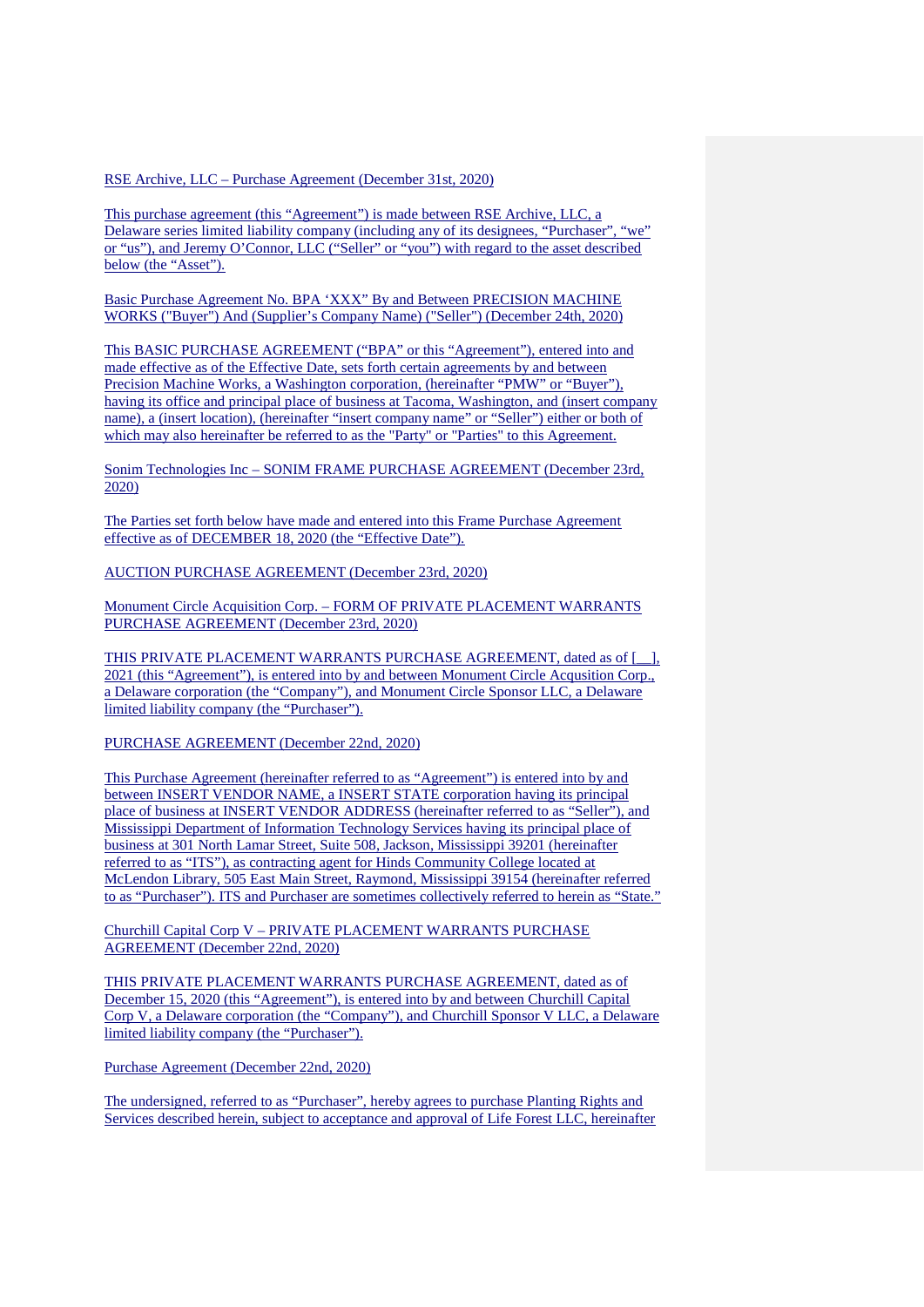### referred to as "Life Forest".

#### ENFOLIO® MASTER FIRM PURCHASE AGREEMENT (December 19th, 2020)

Enron Capital & Trade Resources Corp., a Delaware corporation ("Buyer" or "Company"), and Enron Compression Services Company, a Delaware corporation ("Seller" or "Customer"), referred to collectively as the "Parties," enter into this Master Firm Purchase Agreement (together with all Transactions, collectively, this "Agreement") effective as of the \_\_\_ Day of June, 19 (the "Effective Date"). The ENFOLIO General Provisions set forth in Appendix "1" shall apply to this Agreement.

PURCHASE AGREEMENT BETWEEN INSERT NAME OF VENDOR AND MISSISSIPPI DEPARTMENT OF INFORMATION TECHNOLOGY SERVICES AS CONTRACTING AGENT FOR EAST MISSISSIPPI COMMUNITY COLLEGE (December 18th, 2020)

This Purchase Agreement (hereinafter referred to as "Agreement") is entered into by and between INSERT NAME OF VENDOR, a SPECIFY STATE OF INCORPORATION corporation having its principal place of business at SPECIFY BUSINESS ADDRESS (hereinafter referred to as "Seller"), and Mississippi Department of Information Technology Services having its principal place of business at 301 North Lamar Street, Suite 508, Jackson, Mississippi 39201 (hereinafter referred to as "ITS"), as contracting agent for East Mississippi Community College located at 8731 South Frontage Road, Mayhew, Mississippi 39753 (hereinafter referred to as "Purchaser". ITS and Purchaser are sometimes collectively referred to herein as "State".

LAKETOWN WHARF, A CONDOMINIUM PURCHASE AGREEMENT (December 16th, 2020)

PURCHASE AGREEMENT № /14/2118 Kremenchug city 2017 KOHTPAKT  $\overline{KY\Pi J\Pi W}$ - ПРОДАЖИ No $(14/2118 \text{ r.} \overline{K}P)$  Кременчуг  $(2017 \text{ r.} \overline{K}P)$  (December 16th, 2020)

PUBLIC JOINT STOCK COMPANY «The Transnational Finance and Production Petroleum Company «Ukrtatnafta» (PJSC «UKRTATNAFTA»), Kremenchug, Ukraine, hereinafter referred to as the "Seller", in the person of Mr. Pinchuk Andrii Ivanovich, acting on the base of Power of Attorney No.14/03-06 dd. of December 27, 2016 from one part and The company \_\_\_\_\_\_\_\_\_\_\_, hereinafter referred to as the "Buyer", in the person\_\_\_\_\_\_\_\_\_\_\_\_\_\_\_\_\_\_, acting on  $\qquad \qquad$  from the other Part, both referred to as the «Parties», solely as the «Party», have entered into this Contract, hereinafter referred to as the "Agreement" on the following: Публичное акционерное общество «Транснациональная финансовопромышленная нефтяная компания «Укртатнафта» (ПАО «Укртатнафта»), г. Кременчуг, Украина, именуемое в дальнейшем «Продавец», в лице Пинчука Андрея Ивановича, действующего на основании доверенности №14/03-06 от 27 декабря 2016 года, с одной стороны, и Компания\_\_\_\_\_\_, (\_\_\_\_\_\_\_\_\_\_\_\_\_\_\_\_\_\_\_\_) именуемая в дальней

Periphas Capital Partnering Corp – PRIVATE PLACEMENT CAPS™ PURCHASE AGREEMENT (December 15th, 2020)

THIS PRIVATE PLACEMENT CAPS™ PURCHASE AGREEMENT (as it may from time to time be amended and including all exhibits referenced herein, this "Agreement"), dated as of December 9, 2020, is entered into by and among Periphas Capital Partnering Corporation, a Delaware corporation (the "Company"), and PCPC Holdings, LLC, a Delaware limited liability company (the "Purchaser").

Archrock, Inc. – PURCHASE AGREEMENT (December 15th, 2020)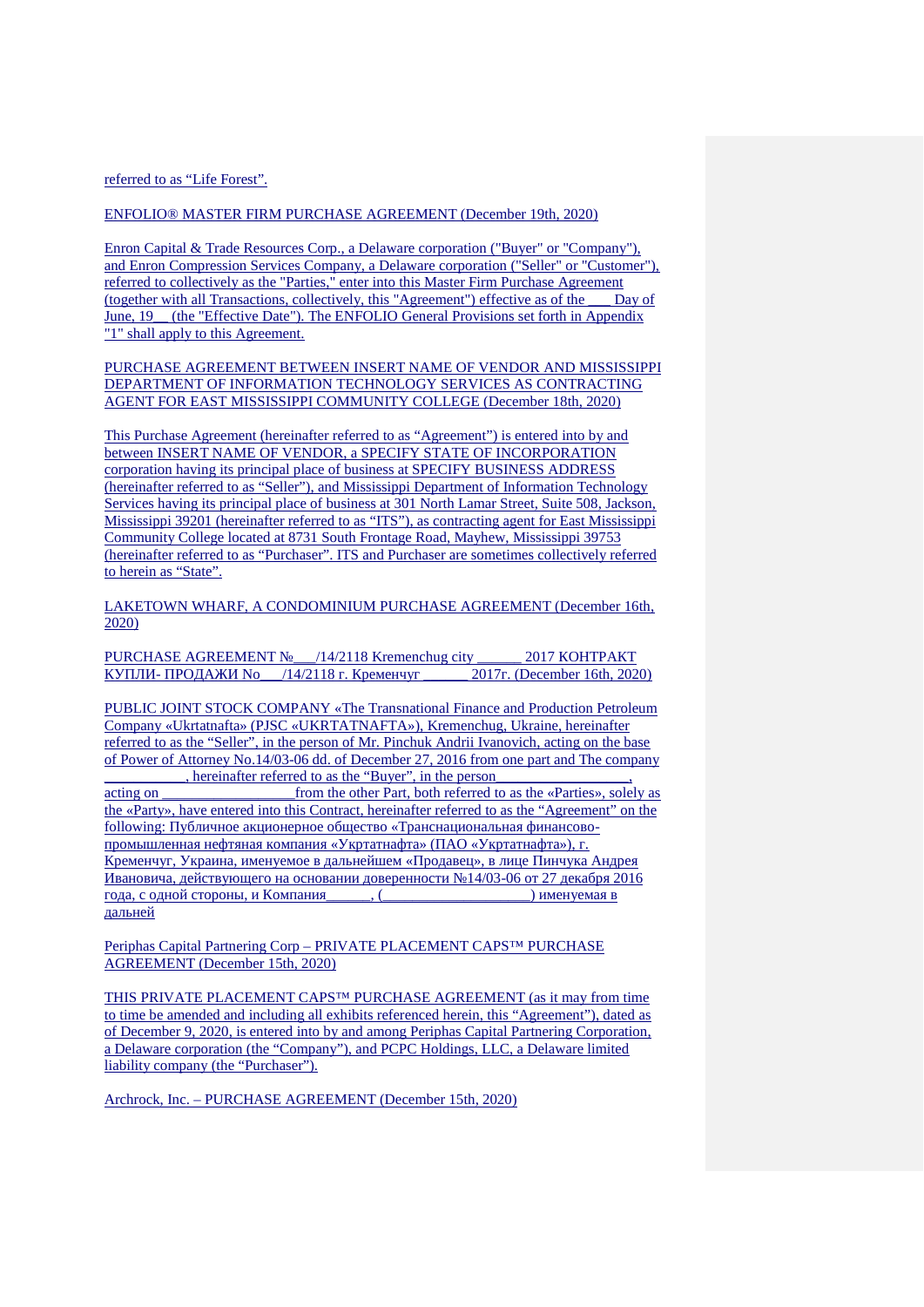Blackrock Funds – PURCHASE AGREEMENT (December 14th, 2020)

BlackRock FundsSM (the "Trust"), a Massachusetts business trust, and BlackRock Financial Management, Inc. ("BFM"), a Delaware corporation, hereby agree as follows:

Realty Income Corp – REALTY INCOME CORPORATION (a Maryland Corporation) \$325,000,000 0.750% Notes due 2026 \$400,000,000 1.800% Notes due 2033 PURCHASE AGREEMENT December 9, 2020 (December 14th, 2020)

Blackrock Funds – PURCHASE AGREEMENT (December 14th, 2020)

BlackRock FundsSM (the "Trust"), a Massachusetts business trust, and BlackRock Financial Management, Inc. ("BFM"), a Delaware corporation, hereby agree as follows:

Blackrock Funds – PURCHASE AGREEMENT (December 14th, 2020)

BlackRock FundsSM (the "Trust"), a Massachusetts business trust, and BlackRock Financial Management, Inc. ("BFM"), a Delaware corporation, hereby agree as follows:

OMAHA AREA BOARD OF REALTORS® UNIFORM PURCHASE AGREEMENT (December 12th, 2020)

The REALTOR® negotiating this agreement is a member of the Omaha Area Board of REALTORS® and as such is governed by its Code of Ethics and Rules of Fair Business Practice.

Nebula Caravel Acquisition Corp. – PRIVATE PLACEMENT WARRANTS PURCHASE AGREEMENT (December 11th, 2020)

THIS PRIVATE PLACEMENT WARRANTS PURCHASE AGREEMENT, dated as of December 8, 2020 (this "Agreement"), is entered into by and between Nebula Caravel Acquisition Corp., a Delaware corporation (the "Company"), and Nebula Caravel Holdings, LLC, a Delaware limited liability company (the "Purchaser").

University of Bolton – Bicycle PURCHASE Agreement (December 10th, 2020)

The University Bicycle scheme is available to all students enrolled on a programme of study at the University of Bolton.

Collection Purchase Agreement (December 10th, 2020)

THIS AGREEMENT is entered into effective as of by and between the Regents of the University of Minnesota ("University"), a Minnesota constitutional corporation, and , , located at ("Seller"). This Agreement is entered into by the University through its Libraries.

American Bio Medica Corp – PURCHASE AGREEMENT (December 10th, 2020)

PURCHASE AGREEMENT (the "Agreement"), dated as of December 8, 2020, by and between AMERICAN BIO MEDICA CORPORATION, a New York corporation (the "Company"), and LINCOLN PARK CAPITAL FUND, LLC, an Illinois limited liability company (the "Investor").

RN-RTC\_ HII SW Purchase Agreement # 2014 -58894 dated October, 2014 (December 9th, 2020)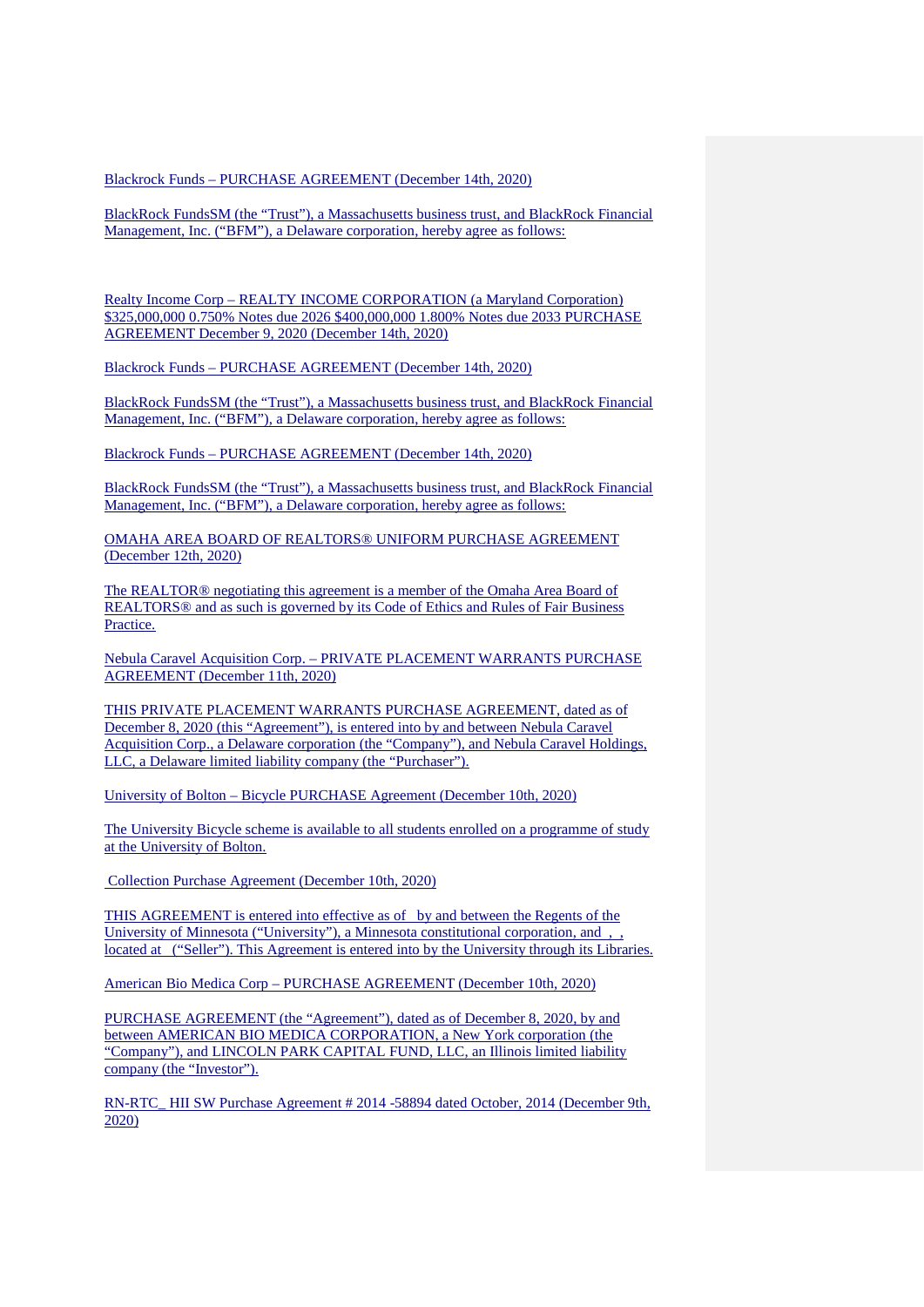THIS AGREEMENT, is made and entered into effect from the « \_\_\_ » \_\_\_\_\_\_\_\_, 2014 by and between LLC "RN-KrasnoyarskNIPIneft", having its office at 24B, Partizana Zheleznyaka str., Krasnoyarsk, Russian Federation, 660022; tel.: +7 (391) 259 17 43, fax: +7 (391) 259 17 35, in person of General Director Mr. Mikhail Pankov, acting on the basis of Charter (hereinafter referred to as "Licensee"), on one hand, and Halliburton International, Inc., a company registered under the laws of the state of Delaware, United States of America, operating in the Russian Federation through its branch registered in the Moscow Registration Chamber, having its office at 12 building 1. Dvintsev street, Moscow, Russian Federation, 127018, represented by the Attorney-in-Fact of the Company and General Director of the Company's branch in RF - Mr. Konstantin Schilin, acting according to the Power of Attorney dated 10 June 2014, (hereinafter referred to as "Licensor") on the other hand. Настоящее Соглашение подписано

Kupní smlouva Purchase agreement (December 9th, 2020)

uzavřená dle ust. § 2079 a násl. zákona č. 89/2012 Sb., občanský zákoník, v aktuálním znění (dále jen "OZ") concluded pursuant to Section 2079 et seq of the Act No. 89/2012 Coll., Civil Code, as amended (hereinafter the "CC")

Orange – PURCHASE AGREEMENT (December 9th, 2020)

Orange, a French société anonyme (the "Company"), confirms its agreement with [·] and [·], and each of the other underwriters named in Schedule A hereto. (collectively, the "Underwriters," which term shall also include any underwriter substituted as hereinafter provided in Section 10 hereof)[for whom [·] and [·][is][are] acting as representative[s] (in such capacity the "Representative[s]")], with respect to the issue and sale by the Company and the purchase by the Underwriters, acting severally and not jointly, of the respective principal amounts set forth in said Schedule A of \$[·] aggregate principal amount of the Company's [·]% Notes due 20[·] (the "Securities"). The Securities are to be issued pursuant to an indenture to be dated as of [·], (the "Indenture") between the Company and [The Bank of New York Mellon], as trustee (the "Trustee"). The term "Indenture," as used herein, includes the Officer's Certificate (as defined in the Indenture) establishing the form and terms of the S

Ashford Hospitality Trust Inc – PURCHASE AGREEMENT (December 8th, 2020)

THIS PURCHASE AGREEMENT (the "Agreement"), dated as of December 7, 2020, by and among ASHFORD HOSPITALITY TRUST, INC., a Maryland corporation (the "Company"), ASHFORD HOSPITALITY LIMITED PARTNERSHIP, a Delaware limited partnership (the "Operating Partnership"), and LINCOLN PARK CAPITAL FUND, LLC, an Illinois limited liability company (the "Investor"). Capitalized terms used herein and not otherwise defined herein are defined in Section 1 hereof.

Nebula Caravel Acquisition Corp. – PRIVATE PLACEMENT WARRANTS PURCHASE AGREEMENT (December 7th, 2020)

THIS PRIVATE PLACEMENT WARRANTS PURCHASE AGREEMENT, dated as of \_\_\_\_\_\_\_\_, 2020 (this "Agreement"), is entered into by and between Nebula Caravel Acquisition Corp., a Delaware corporation (the "Company"), and Nebula Caravel Holdings, LLC, a Delaware limited liability company (the "Purchaser").

**Plans & Pricing**